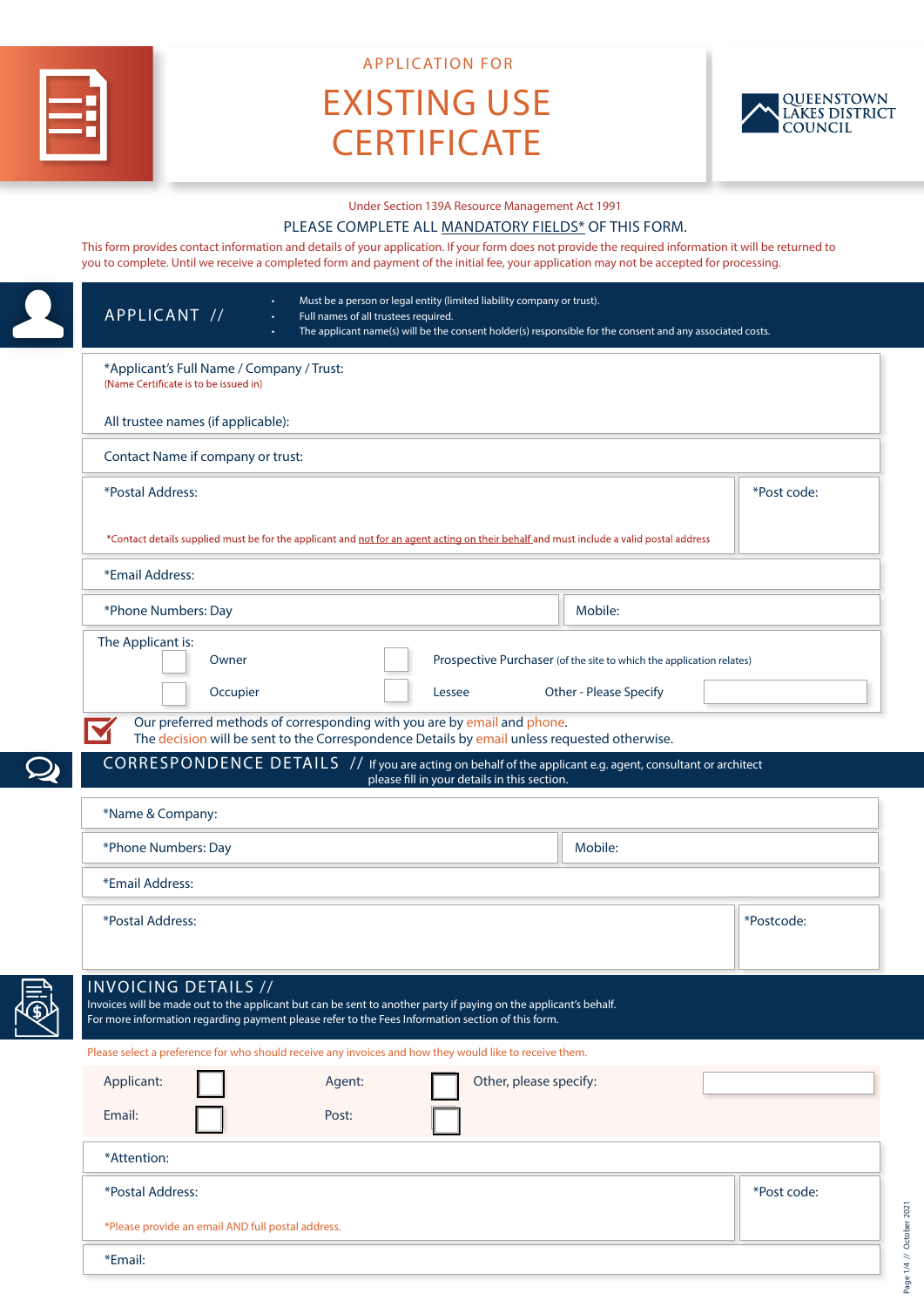

| Owner Address:                                                                                                                    |  |  |
|-----------------------------------------------------------------------------------------------------------------------------------|--|--|
|                                                                                                                                   |  |  |
| If the property has recently changed ownership please indicate on what date (approximately) AND the names of the previous owners: |  |  |
|                                                                                                                                   |  |  |
|                                                                                                                                   |  |  |
| Date:                                                                                                                             |  |  |
| Names:                                                                                                                            |  |  |

Address / Location to which this application relates:

Legal Description: Can be found on the Computer Freehold Register or Rates Notice – e.g Lot x DPxxx (or valuation number)

District Plan Zone(s):

## DESCRIPTION OF EXISTING ACTIVITIES:

This application is for an existing use certificate for the following activities:



یاً-

#### PRE-APPLICATION MEETING

Have you had a pre-application meeting with QLDC regarding this proposal?





If 'yes', provide the reference number and/or name of staff member involved:

Is there a gate or security system restricting access by council?

| SITE VISIT REQUIREMENTS // Should a Council officer need to undertake a site visit please answer the |
|------------------------------------------------------------------------------------------------------|
| questions below                                                                                      |
|                                                                                                      |

| Is there a dog on the property?                                                           | <b>YFS</b> |
|-------------------------------------------------------------------------------------------|------------|
| Are there any other hazards or entry restrictions that council staff need to be aware of? | <b>YFS</b> |
| If 'yes' please provide information below                                                 |            |

| <b>YES</b> | <b>NO</b> |  |
|------------|-----------|--|
| <b>YES</b> | <b>NO</b> |  |
| YES        | <b>NO</b> |  |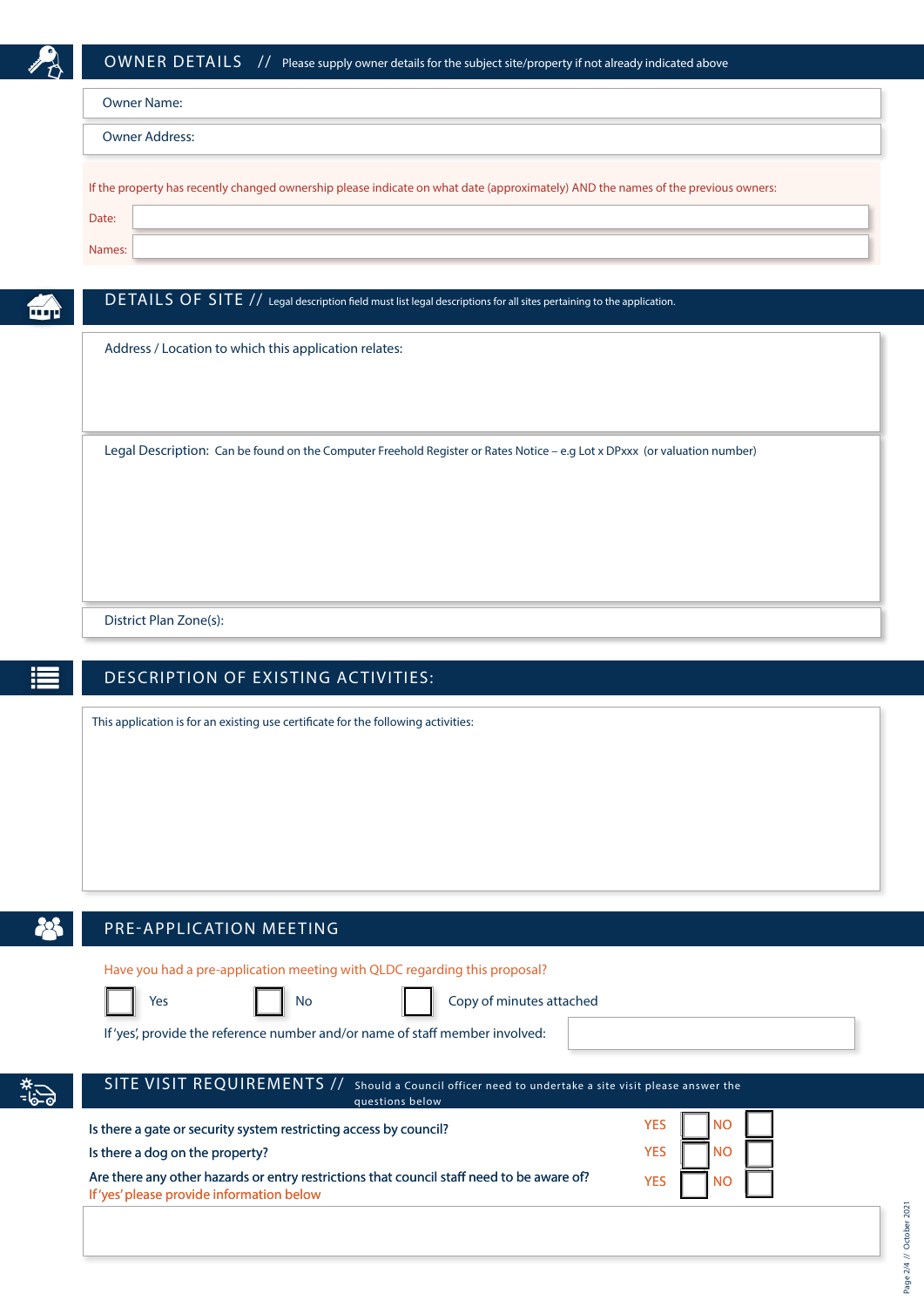#### INFORMATION REQUIRED TO BE SUBMITTED

To be accepted for processing, your application should include the following:

6 months of the plan becoming operative.



We prefer to receive applications electronically. Please ensure documents are scanned at a minimum resolution of 300 dpi. Each document should be no greater than 10mb

#### PRIVACY INFORMATION

The information you have provided on this form is required so that your application can be processed under the Resource Management Act 1991 and may also be used in statistics collected and provided to the Ministry for the Environment and Queenstown Lakes District Council. The information will be stored on a public register and may be made available to the public on request or on the company's or the Council's websites.

#### FEES INFORMATION

Section 36 of the Resource Management Act 1991 deals with administrative charges and allows a local authority to levy charges that relate to, but are not limited to, carrying out its functions in relation to receiving, processing and granting of resource consents (including certificates of compliance and existing use certificates).

Invoiced sums are payable by the 20th of the month after the work was undertaken. If unpaid, the processing of an application, provision of a service, or performance of a function will be suspended until the sum is paid. You may also be required to make an additional payment, or bring the account up to date, prior to milestones such as notification, setting a hearing date or releasing the decision. In particular, all charges related to processing of a resource consent application are payable prior to issuing of the decision. Payment is due on the 20th of the month or prior to the issue date – whichever is earlier.

Section 357B of the Resource Management Act provides a right of objection in respect of additional charges. An objection must be in writing and must be lodged within 15 working days of notification of the decision.

LIABILITY FOR PAYMENT – Please note that by signing and lodging this application form you are acknowledging that the details in the invoicing section are responsible for payment of invoices and in addition will be liable to pay all costs and expenses of debt recovery and/or legal costs incurred by QLDC related to the enforcement of any debt.

A list of Consent Charges is available on the on the Resource Consent Application Forms section of the QLDC website. If you are unsure of the amount to pay, please call 03 441 0499 and ask to speak to our duty planner.

Please ensure to reference any banking payments correctly. Incorrectly referenced payments may cause delays to the processing of your application whilst payment is identified.

If the initial fee charged is insufficient to cover the actual and reasonable costs of work undertaken on the application you will be required to pay any additional amounts and will be invoiced monthly as work on the application continues. Please note that if the Applicant has outstanding fees owing to Council in respect of other applications, Council may choose to apply the initial fee to any outstanding balances in which case the initial fee for processing this application may be deemed not to have been paid.

 $S_{\rm e}$